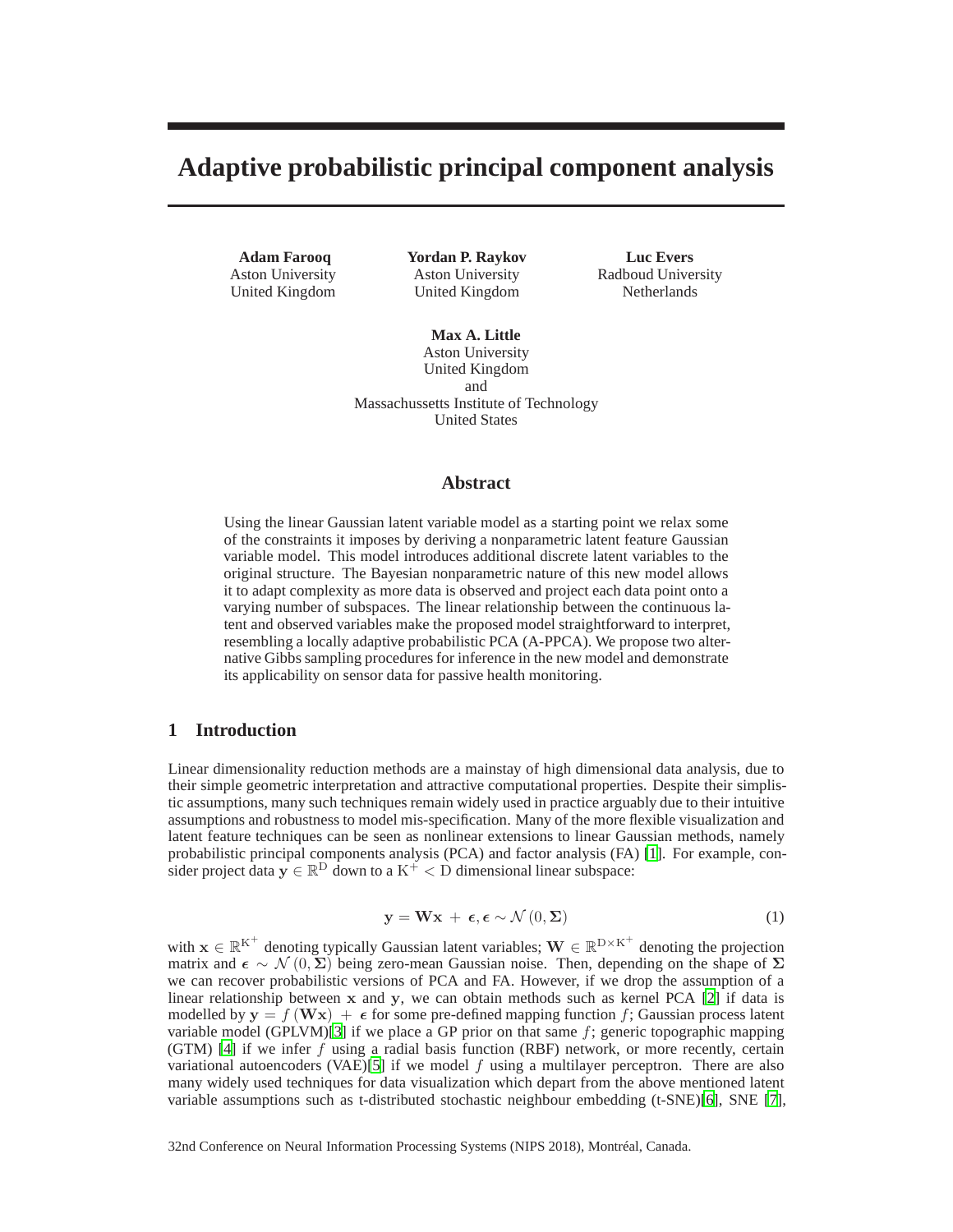locally linear neighbourhood embedding [\[8\]](#page-4-7), Isomap [\[9](#page-4-8)] and others, but these methods lack the advantages of probabilistic model-based methods.

Remaining in the family of latent variable models for dimensionality reduction, a complementary view is that more complex input spaces can be sub-divided into regions such that within a region we can efficiently project data down onto a linear subspace – hence we assume that data at least locally lies in a lower dimensional linear subspace. One way to implement such an assumption can be using a mixture model where each component is associated with a transformation matrix and componentspecific error. [\[10](#page-4-9)] first proposed a probabilistic formulation of the mixture of PCAs together with an expectation-maximization (EM) algorithm for efficient inference. In a follow up, [\[11](#page-4-10)] extended the approach to the nonparametric setting where the number of underlying linear subspaces could be inferred automatically from the data, together with the number of underlying principle components in each subspace. [\[12](#page-4-11)] proposed an alternative Dirichlet process (DP) mixture of PCAs and derived a computationally-efficient *small variance asymptotics* framework for inference in this new model which scales well to larger problems. DP mixtures of PCAs are ideally suited for clustering the input based on the latent subspace of the data, however, they lead to inefficient representations if one is tasked with identifying how well various data points can be projected down into the lower dimensional linear subspace. This is because each data point can belong only to a single subspace the dimensionality of which is modelled parametrically.

In this work we proposed an alternative discrete-continuous latent feature model aimed at inferring the optimal lower dimensional representation of data in a nonparametric way by modelling independently how likely data points are to lie in the same linear subspace. The probabilistic model is obtained by placing a Beta-Bernoulli process prior on the projection matrix  $W$  in [\(1\)](#page-0-0). The binary matrix defined by the Beta-Bernoulli process can be used to infer groups of points which are likely to lie in the same lower dimensional subspace; effectively each data point is associated with a selected subset of 1-D linear subspaces. In order to enforce sparse encoding of the data onto these subspaces, we also assume that subpaces (encoded in the columns of the projection matrix W from [\(1\)](#page-0-0)) are orthogonal. Given that a group of points share exactly the same set of subspaces (which we call *features*), they are effectively modelled by the same probabilistic PCA model [\[1](#page-4-0)], hence if the values of W are all non-zeros the proposed model collapses to classical probabilistic PCA; conversely, if each point is constrained to belong to a single subspace, we recover a 1-D mixture of PCAs. The proposed model was motivated by the nonparametric extension of FA by [\[13](#page-4-12)] in which the columns of  $W$  are not assumed orthogonal. It is also related to the linear Gaussian latent variable model from [\[14,](#page-4-13) [15\]](#page-4-14) where each feature, instead of specifying a projection vector directly, specifies the Gaussian components that generate the observation. A related nonparametric PCA was also recently proposed in [\[16\]](#page-4-15) where alternative parametrizations of W and model noise are assumed which requires more complex inference using Metropolis-Hastings. In this work we have developed both "vanilla" Gibbs and efficient hybrid Gibbs samplers for inference in this proposed *adaptive probabilistic PCA*(A-PPCA) which lead to straightforward and reasonably scalable inference.

## **2 Adaptive probabilistic PCA**

Let us denote the input  $(D \times N)$  matrix with  $\mathbf{Y} = [\mathbf{y}_1 \dots, \mathbf{y}_N]$ ; to simplify derivations and without loss of generality we can assume that the mean of Y is zero. We assume that each point n can be described as  $\mathbf{y}_n = \mathbf{W}(\mathbf{x}_n \odot \mathbf{z}_n) + \boldsymbol{\epsilon}_n$  where  $\mathbf{x}_n$  is a K<sup>+</sup>-dimensional latent variable,  $\mathbf{W} =$  $[w_1, w_2, ..., w_{K^+}]$  is an unobserved  $(D \times K^+)$  projection matrix with  $w_i \perp w_j \forall i \neq j$ ,  $z_n$  is a binary indicator vector denoting the active subspaces for point  $n$ , ⊙ denotes the Hadamard product and  $\epsilon_n$  is zero-mean Gaussian noise with covariance  $\sigma_y^2 \mathbb{I}_D$ . Equivalently, we can also write  $\dot{W}(x_n \odot$  $\mathbf{z}_n$ ) =  $\mathbf{WA}^{(n)}\mathbf{x}_n$ , where  $\mathbf{A}^{(n)} = (\mathbb{I}_{K^+}\odot\mathbf{z}_n\mathbf{z}_n^T)$  which holds for all binary vectors  $\mathbf{z}_n$ . Under the proposed model we can write the likelihood of point  $n$  as:

<span id="page-1-0"></span>
$$
P(\mathbf{y}_n \mid \mathbf{W}, \mathbf{x}_n, \mathbf{A}^{(n)}, \sigma_y) = \frac{1}{(2\pi\sigma_y^2)^{D/2}} \exp\left(-\frac{1}{2\sigma_y^2}(\mathbf{y}_n - \mathbf{W}\mathbf{A}^{(n)}\mathbf{x}_n)^{\mathrm{T}}(\mathbf{y}_n - \mathbf{W}\mathbf{A}^{(n)}\mathbf{x}_n)\right)
$$
(2)

**Distribution of matrix X:**  $X = [x_1, \ldots, x_n]^T$  is an  $(N \times K^+)$  matrix, the rows of which are drawn from independent multivariate Gaussians (with mean zero and covariance matrix  $\sigma_x^2 \mathbb{I}_{K^+}$ ).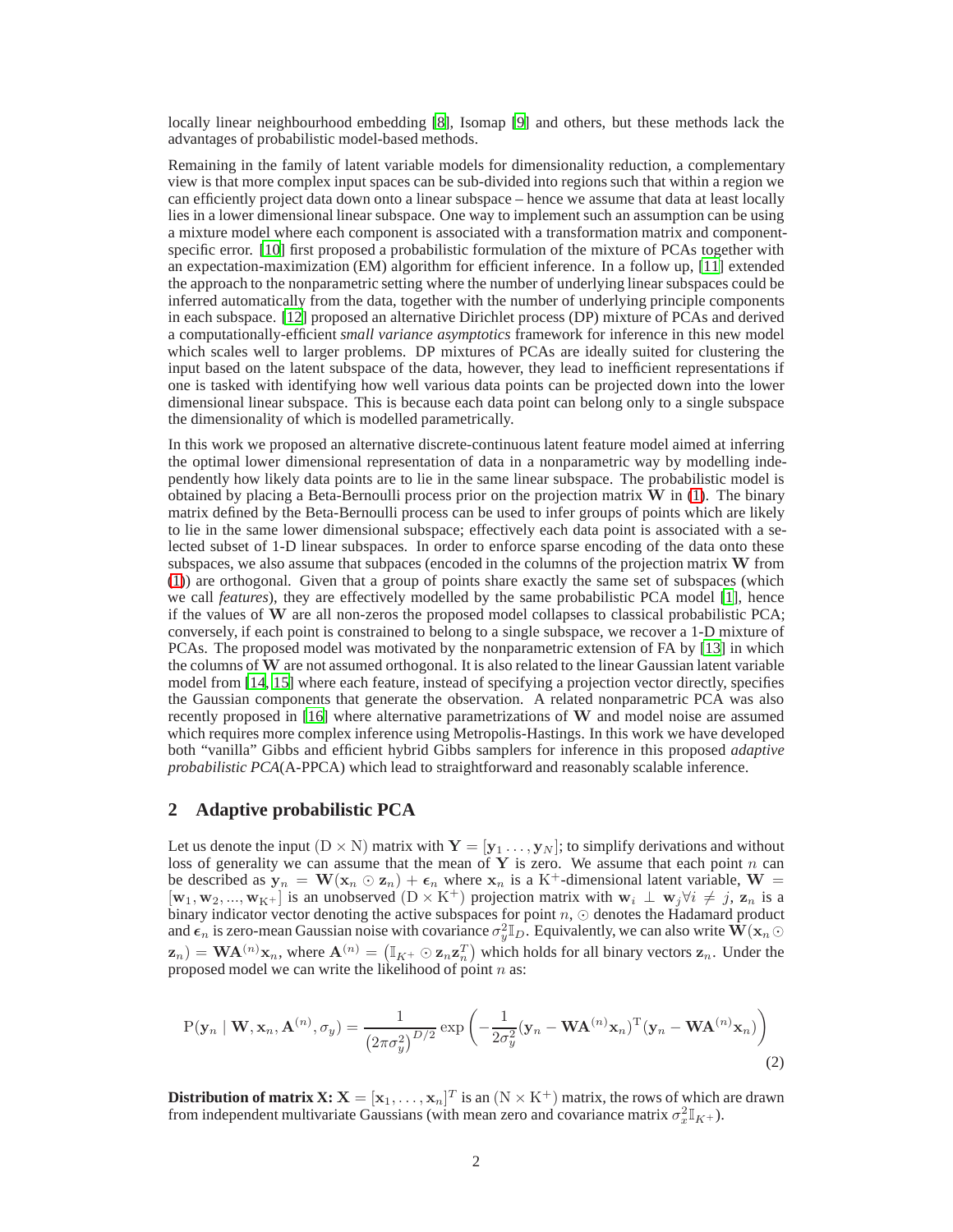$\mathbf{Distribution~of~matrix}~\mathbf{Z:}\ \mathbf{Z}=[\mathbf{z}_1,\ldots,\mathbf{z}_n]^T~\text{is an}~(\text{N}\times\text{K}^+)~\text{matrix and contains the latent feature}$ indicators denoting under which of the  $K^+$  number of 1-D subspaces an observation is associated. We can use an Indian buffet process (IBP) as a prior over the latent feature indicators **Z** and the number of features  $K^+$ , the IBP is a marginal process of the Beta-Bernoulli process and can be described using the following "restaurant" analogy: (1) the first customer enters the buffet and takes the first Poisson  $(\alpha)$  number of dishes ( $\alpha$  is a concentration parameter) and (2) the  $n^{\text{th}}$ customer runs along the buffet and selects a previously sampled dish with probability  $\frac{m_k}{n}$ , where  $m_k$  is the number of people who have already sampled dish  $k$ ; once the  $n^{\rm th}$  customer reaches the end of the buffet they then take Poisson  $\left(\frac{\alpha}{n}\right)$  number of new dishes. Identifing customers with observations, and dishes with 1-D subspaces, then the IBP can be used to derive straightforward inference for **Z** (see [\[17\]](#page-4-16) for more detail).

**Distribution of projection matrix W**: Once the IBP samples a new direction  $K^+ + 1$ , we must sample the corresponding projection vector for the matrix  $\mathbf{W} = [\mathbf{w}_1, \mathbf{w}_2, ..., \mathbf{w}_{K^+}]$ , while ensuring it is orthonormal to the existing K<sup>+</sup> directions, i.e. we have  $(D - K^+)$  degrees of freedom to choose the next direction. Let  $B = [b_1, ..., b_{D-K^+}]$  be a  $(D \times (D - K^+))$  matrix containing the orthonormal basis of all  $(D - K^+)$  directions which are orthogonal to the matrix W, we then draw a  $(D - K^+)$ dimensional unit vector  $\mathbf{v}_{K^++1}$  from the Bingham distribution with parameter  $(\sigma_v \mathbf{B}^T \mathbf{Y} \mathbf{Y}^T \mathbf{B})$ 

such that  $\rm P\left(v_{K^++1}\right) \propto \exp\left(v_{K^++1}^T\left(\sigma_v\mathbf{B}^T\mathbf{YY}^T\mathbf{B}\right)\mathbf{v}_{K^++1}\right)$  (see [\[18](#page-4-17)] for more details) and  $\sigma_v$ is a scalar hyper-parameter; a Bingham prior was selected because it is conjugate with the likelihood in [\(3\)](#page-5-0). The update for the  $(K^+ + 1)^{th}$  direction is  $w_{K^+ + 1} = Bv_{K+1}$  and we write the updated projection matrix as  $\mathbf{W} = [\mathbf{w}_1, \mathbf{w}_2, ..., \mathbf{w}_{K^+}, \mathbf{w}_{K^++1}]$ . In [A](#page-5-1)ppendix A we list a simple Gibbs sampling procedure for inference in this model obtained after marginalizing over X. We also propose a more scalable hybrid sampling procedure which assumes a non-informative prior over W and proceeds with expectation updates for the latent  $X$  and maximization updates on  $W$ . The method keeps the sampling updates of the indicators  $z_n$  which gives the procedure a good chance of escaping locally optimal solutions. The new update of  $W$  can be performed in parallel which can lead to significant computational reductions for large D. The detailed procedure can be found in Appendix [C](#page-6-0) and we also show summarized pseudocode in Algorithm [1.](#page-2-0)

<span id="page-2-0"></span>**Algorithm 1** Summarized hybrid Gibbs pseudocode for A-PPCA. **Input:** Y, Θ, MaxIter; **Output:** Z, Θ **Initialise:** Set  $K^+ = 1$ , w<sub>1</sub> **for** iter  $\leftarrow$  1 to maxiter **for**  $n \leftarrow 1$  to N  $\mathbf{for}\ k \leftarrow 1$  to  $K^+$ Sample  $z_{kn} \propto P\left(z_{kn} \mid \mathbf{y}_n, \mathbf{W}, \mathbf{A}^{(n)}, \sigma_y\right)$ Propose adding Poisson  $\left(\frac{\alpha}{N}\right)$  number of new subspaces Accept or reject the proposal using a Metropolis-Hastings step **for**  $n \leftarrow 1$  to N Set  $\boldsymbol{x}_n = \left(\sigma_x^{-2} \mathbb{I}_{K^+} + \sigma_y^{-2} \mathbf{A}^{(n)} \mathbf{W}^{\mathrm{T}} \mathbf{W} \mathbf{A}^{(n)}\right)^{-1} \left(\sigma_y^{-2} \mathbf{A}^{(n)} \mathbf{W}^{\mathrm{T}} \mathbf{y}_n\right)$  $\operatorname{Set}\Psi_n=\left(\sigma_x^{-2}\mathbb{I}_{K^+}+\sigma_y^{-2}\mathbf{A}^{(n)}\mathbf{W}^{\mathrm{T}}\mathbf{W}\mathbf{A}^{(n)}\right)^{-1}+x_nx_n^T$ Update  $\mathbf{W} = \left( \sum_{n=1}^N \mathbf{y}_n \left( \mathbf{A}^{(n)} \boldsymbol{x}_n \right)^{\mathrm{T}} \right) \left( \sum_{n=1}^N \mathbf{A}^{(n)} \boldsymbol{x}_n \boldsymbol{x}_n^T \mathbf{A}^{(n)} \right)^{-1}$ Update  $\sigma_y^2 = \frac{1}{ND} \sum_{n=1}^{N} \left( \mathbf{y}_n^{\mathrm{T}} \mathbf{y}_n - 2 \boldsymbol{x}_n^{\mathrm{T}} \mathbf{A}^{(n)} \mathbf{W}^{\mathrm{T}} \mathbf{y}_n + \text{Tr} \left( \mathbf{A}^{(n)} \mathbf{W}^{\mathrm{T}} \mathbf{W} \mathbf{A}^{(n)} \boldsymbol{\Psi}_n \right) \right)$ Update  $\sigma_x^2 = \frac{1}{NK^+} \sum_{n=1}^{N} \text{Tr} (\Psi_n)$ 

#### **3 Inferring the latent dimensionality of multi-source data in free living**

In Appendix [B](#page-5-2) we compare the performance of both the proposed collapsed Gibbs and the hybrid Gibbs samplers with EM for the A-PPCA and the mixture of PCAs models on synthetically generated data. Next, we use the A-PPCA model to identify the relevance of different sensors placed on different parts of the human body when remotely recording different activities. The problem is motivated by the PD@Home validation study in which a small group of individuals (25 Parkin-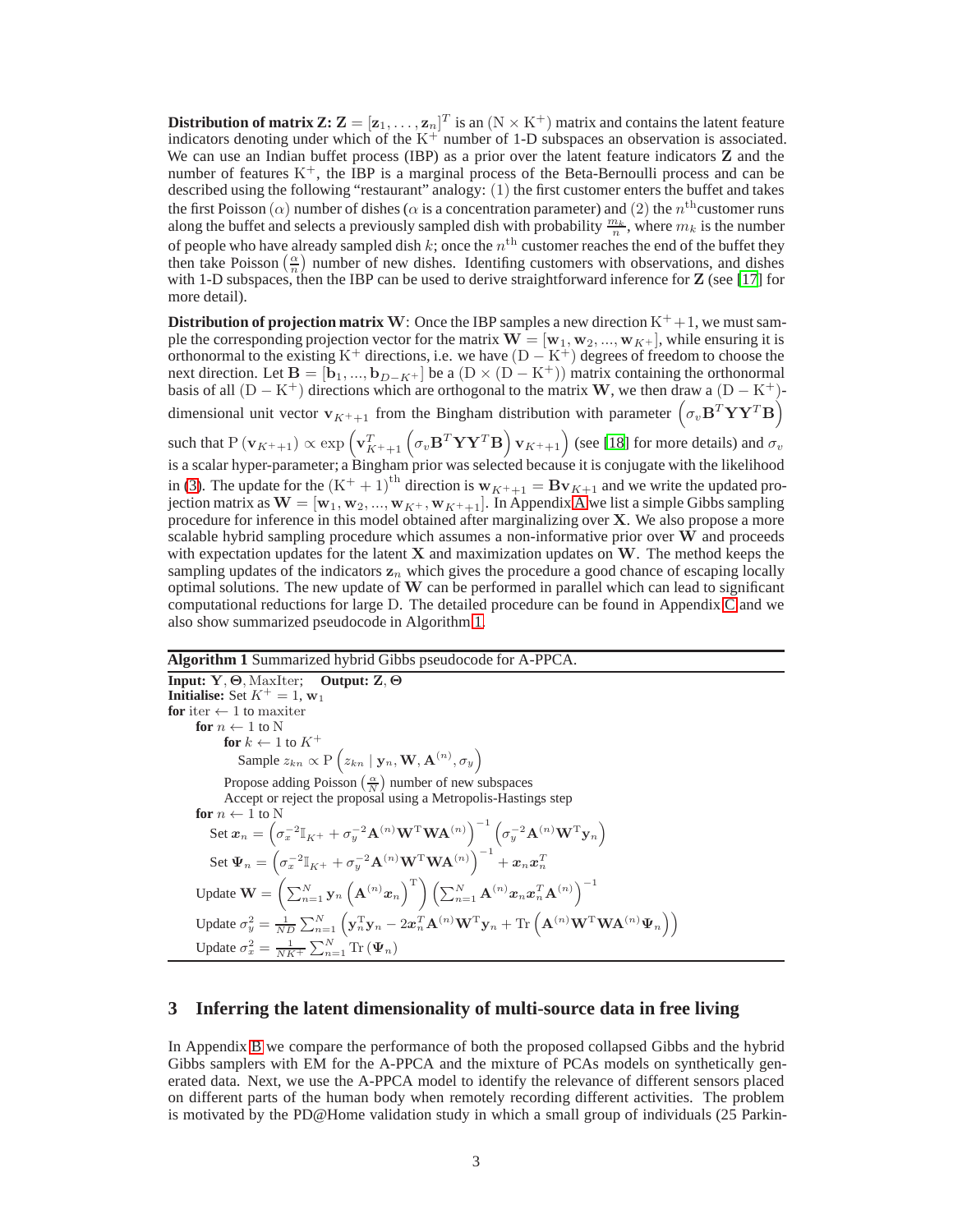son's disease (PD) patients and 25 controls) are monitored continuously for periods of time using wearable devices attached to different parts of their body. Using A-PPCA, the aim is to reduce the dimensionality of this high-resolution sensor data to simplify further storage and processing. Data is taken from a single healthy subject using accelerometer sensors worn on both ankles, both wrists and the lower back. Each accelerometer sensor produces 3-D orthogonal  $x, y, z$  axis outputs at 120Hz sampling frequency for the duration of 45 minutes. This sensor data is concatenated into a single  $15 \times 324,000$  matrix. Depending on the hyperparameters of the model one can control the resolution and the extent to which latent features are identified from the observed sensor data. In Figure [1](#page-3-0) we optimized the model likelihood to display the estimated feature (transformation) matrix W where  $K^+=3$  latent features were identified. Looking at the absolute values of the features, we learn that data points which share feature 1 are mostly affected by the variance of dimensions 4 & 6 (x and z axis of right ankle); points which share feature 2 are mostly impacted by dimensions 1  $\&$  $3$  (x and z axis of left ankle) and points which share feature 3 are mostly impacted by dimensions 2,4,5,10 & 14 (y axis for left and right ankle; x axis for the right wrist; y axis for the lower back). Changing the hyperparameters to identify more features leads to features dominated by other body locations. Using the estimated  $W$  and  $Z$  we can adaptively choose the most non-overlapping, active sensors, identify limbs used for the particular activities and store or transmit a significantly more efficient representation of the data. In Table [1](#page-3-1) we also plot the reconstruction error obtained when using the estimated W to reduce and recover Y. The reconstruction of Y can be seen in Figure [2](#page-8-0) in the Appendix.

Table 1: Performance measures obtained using by fitting A-PPCA model using hybrid Gibbs on the PD@Home dataset for different  $\alpha$ . See Appendix [C](#page-6-0) for clarification of orthonormality loss for across the columns of W.

<span id="page-3-1"></span>

| IBP parameter $\alpha$            |       |  |  |
|-----------------------------------|-------|--|--|
| Number of inferred features $K^+$ |       |  |  |
| Mean absolute error               | 2.088 |  |  |
| Orthonormality loss               |       |  |  |



<span id="page-3-0"></span>Figure 1: Heatmap of the rotation matrix  $\mathbf{W} = [\mathbf{w}_1, \mathbf{w}_2, \mathbf{w}_3]$  (when  $K^+ = 3$ ).

## <span id="page-3-2"></span>**4 Conclusion**

We have presented an adaptive nonparametric extension of the ubiquitous probabilistic PCA algorithm (A-PPCA). Both collapsed and hybrid Gibbs sampling schemes are proposed for inference in this A-PPCA model and we compare them on synthetically generated data. This new model extends discrete-continuous dimensionality reduction latent variable models to large-scale data problems. The proposed model and inference algorithms can be extended in many ways. For example, it would be straightforward to use a fully deterministic sampling inference (for example, memoized variational inference [\[19\]](#page-4-18)) and also explore combinations of discrete latent feature models with nonlinear latent variable models such as GPLVMs. For example, introducing nonparametric latent features to GPLVMs is likely to significantly reduce the effort required in choosing a complex kernel function and enable flexible models with a combination of highly interpretable components.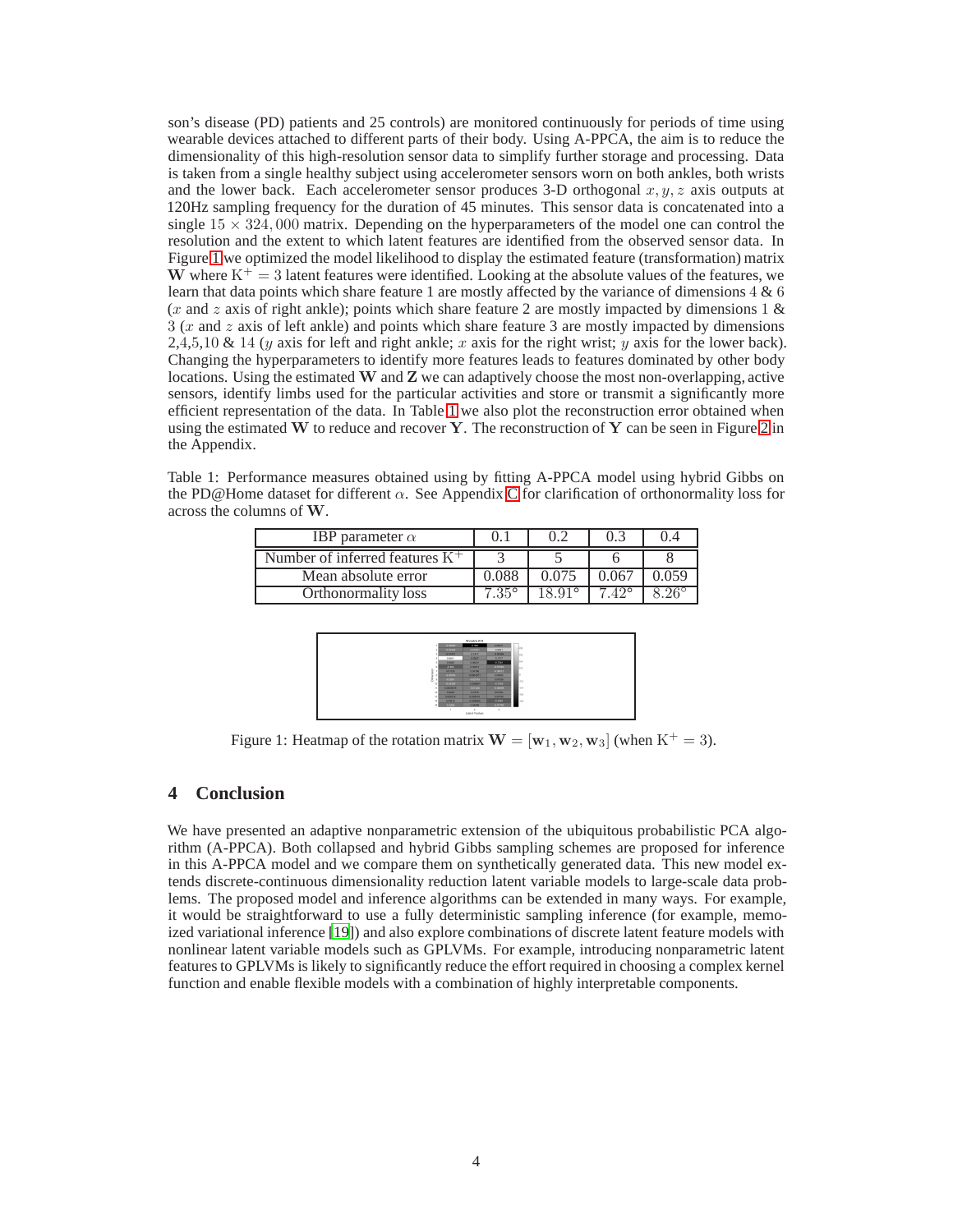# **References**

- <span id="page-4-0"></span>[1] M. E. Tipping and C. M. Bishop. Probabilistic principal component analysis. *Journal of the Royal Statistical Society: Series B (Statistical Methodology)*, 61(3):611–622, 1999. [1,](#page-0-1) [1,](#page-0-0) [A](#page-5-0)
- <span id="page-4-1"></span>[2] B. Schölkopf, A. Smola, and K.-R. Müller. Kernel principal component analysis. In *International Conference on Artificial Neural Networks*, pages 583–588. Springer, 1997. [1](#page-0-0)
- <span id="page-4-2"></span>[3] N. D. Lawrence. Gaussian process latent variable models for visualisation of high dimensional data. In *Advances in neural information processing systems*, pages 329–336, 2004. [1](#page-0-0)
- <span id="page-4-3"></span>[4] C. M. Bishop, M. Svensén, and C. K. Williams. Gtm: The generative topographic mapping. *Neural computation*, 10(1):215–234, 1998. [1](#page-0-0)
- <span id="page-4-4"></span>[5] D. P. Kingma and M. Welling. Auto-encoding variational bayes. *arXiv preprint arXiv:1312.6114*, 2013. [1](#page-0-0)
- <span id="page-4-5"></span>[6] L. v. d. Maaten and G. Hinton. Visualizing data using t-sne. *Journal of machine learning research*, 9(Nov):2579–2605, 2008. [1](#page-0-0)
- <span id="page-4-6"></span>[7] G. E. Hinton and S. T. Roweis. Stochastic neighbor embedding. In *Advances in neural information processing systems*, pages 857–864, 2003. [1](#page-0-0)
- <span id="page-4-7"></span>[8] D. L. Donoho and C. Grimes. Hessian eigenmaps: Locally linear embedding techniques for high-dimensional data. *Proceedings of the National Academy of Sciences*, 100(10):5591–5596, 2003. [1](#page-0-0)
- <span id="page-4-8"></span>[9] J. B. Tenenbaum, V. De Silva, and J. C. Langford. A global geometric framework for nonlinear dimensionality reduction. *science*, 290(5500):2319–2323, 2000. [1](#page-0-0)
- <span id="page-4-9"></span>[10] M. E. Tipping and C. M. Bishop. Mixtures of probabilistic principal component analyzers. *Neural computation*, 11(2):443–482, 1999. [1](#page-0-0)
- <span id="page-4-10"></span>[11] M. Chen, J. Silva, J. Paisley, C. Wang, D. Dunson, and L. Carin. Compressive sensing on manifolds using a nonparametric mixture of factor analyzers: Algorithm and performance bounds. *IEEE Transactions on Signal Processing*, 58(12):6140–6155, 2010. [1](#page-0-0)
- <span id="page-4-11"></span>[12] Y. Wang and J. Zhu. Dp-space: Bayesian nonparametric subspace clustering with smallvariance asymptotics. In *International Conference on Machine Learning*, pages 862–870, 2015. [1](#page-0-0)
- <span id="page-4-12"></span>[13] J. Paisley and L. Carin. Nonparametric factor analysis with beta process priors. In *Proceedings of the 26th Annual International Conference on Machine Learning*, pages 777–784. ACM, 2009. [1](#page-0-0)
- <span id="page-4-13"></span>[14] Z. Ghahramani and T. L. Griffiths. Infinite latent feature models and the indian buffet process. In *Advances in neural information processing systems*, pages 475–482, 2006. [1](#page-0-0)
- <span id="page-4-14"></span>[15] Z. Ghahramani, T. L. Griffiths, and P. Sollich. Bayesian nonparametric latent feature models. 2007. [1](#page-0-0)
- <span id="page-4-15"></span>[16] C. Elvira, P. Chainais, and N. Dobigeon. Bayesian nonparametric principal component analysis. *arXiv preprint arXiv:1709.05667*, 2017. [1](#page-0-0)
- <span id="page-4-16"></span>[17] T. L. Griffiths and Z. Ghahramani. The indian buffet process: An introduction and review. *Journal of Machine Learning Research*, 12(Apr):1185–1224, 2011. [2](#page-1-0)
- <span id="page-4-17"></span>[18] C. Bingham. An antipodally symmetric distribution on the sphere. *The Annals of Statistics*, pages 1201–1225, 1974. [2](#page-1-0)
- <span id="page-4-18"></span>[19] M. C. Hughes and E. Sudderth. Memoized online variational inference for dirichlet process mixture models. In *Advances in Neural Information Processing Systems*, pages 1133–1141, 2013. [4](#page-3-2)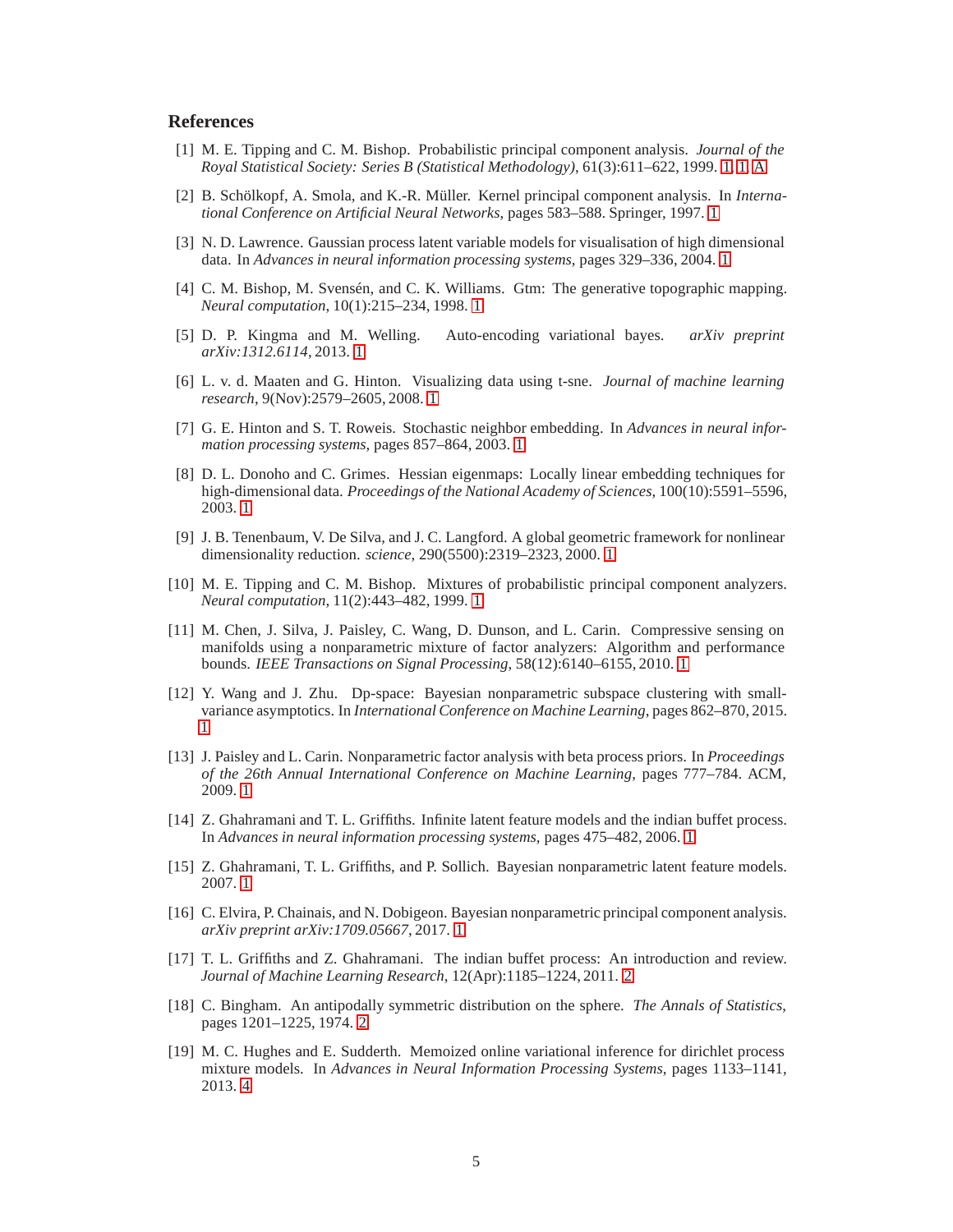#### <span id="page-5-1"></span>**A Collapsed Gibbs Pseudocode**

**Marginalise over latent values:** We can simplify the model by marginalising over the latent values  $x_n$ , such that

<span id="page-5-0"></span>
$$
P(\mathbf{y}_n | \mathbf{W}, \mathbf{A}^{(n)}, \sigma_{\mathbf{X}}, \sigma_{\mathbf{y}}) = \int P(\mathbf{y}_n | \mathbf{W}, \mathbf{x}_n, \mathbf{A}^{(n)}, \sigma_{\mathbf{y}}) \times P(\mathbf{x}_n | \sigma_x) d\mathbf{x}_n
$$
  

$$
= \frac{|\mathbf{C}_n|^{-1/2}}{(2\pi)^{D/2}} \exp\left\{-\frac{1}{2} \mathbf{y}_n^T \mathbf{C}_n^{-1} \mathbf{y}_n\right\}
$$
 (3)

where  $\mathbf{C}_n = \left( (\mathbf{W} \mathbf{A}^{(n)}) (\mathbf{W} \mathbf{A}^{(n)})^T \sigma_x^2 + \sigma_y^2 \mathbb{I}_D \right)$ , one can observe the similarities between [\(3\)](#page-5-0) and eq (6) from [\[1\]](#page-4-0); this similarity occurs because the probabilistic Principle component analysis (PPCA) model is a special case of the A-PPCA model when the variance over the latent features is one ( $\sigma_x^2 = 1$ ) and the matrix  $\mathbf{Z} = [\mathbf{z}_1, \dots, \mathbf{z}_n]^T$  is full of ones implying all observations are active in all  $\tilde{K}^+$  number of 1-dimensional subspaces; and PCA is a special case of the PPCA model (see section 3.3 of [\[1\]](#page-4-0)).

We should also observe the following updates on the matrix **Z** 

$$
\mathrm{P}(z_{kn}=1\mid\mathbf{y}_n,\mathbf{W},\mathbf{A}^{(n)},\sigma_y)\propto\frac{m_{k,\neg n}}{N}\times\mathrm{P}(\mathbf{y}_n\mid\mathbf{W},\mathrm{A}^{(n)}_{k,k}=1,\mathbf{A}^{(n)}_{\neg k,\neg k},\sigma_y)
$$

$$
P(z_{kn} = 0 \mid \mathbf{y}_n, \mathbf{W}, \mathbf{A}^{(n)}, \sigma_y) \propto \frac{N - m_{k, \neg n}}{N} \times P(\mathbf{y}_n \mid \mathbf{W}, \mathbf{A}_{k,k}^{(n)} = 0, \mathbf{A}_{\neg k, \neg k}^{(n)}, \sigma_y)
$$

where  $m_{k, \neg n} = \sum_{i \neq n} z_{ki}$ .

**Collapsed Gibbs pseudocode:** The collapsed Gibbs pseudocode can be seen below in Algorithm [3](#page-7-0) where Bingham  $(\cdot)$  is the Bingham distribution, and Orth  $(\cdot)$  represents the orthornomal basis of a matrix.

**Hybrid Gibbs pseudocode:** We can increase the computational performance of the collapsed Gibbs sampler in Algorithm [2](#page-6-1) by lifting the orthonormal constraint of the columns of the matrix  $W$  and maximising it with respect to the model likelihood, the pseudocode of this method is highlighted in Algorithm 3.

# <span id="page-5-2"></span>**B Synthetic study**

We generated synthetic data which followed the following set up  $Y = W(X \odot Z) + \epsilon$ , where Y is a  $(D \times 1000)$  observational matrix, **X** is a  $(K^+ \times 1000)$  matrix which has each column drawn from a multivariate Gaussian with mean zero and covariance matrix  $(\sigma_x^2 \mathbb{I}_{K^+})$ , where  $\sigma_x$  is some parameter set to 1.5, **Z** is a random  $(K^+ \times 1000)$  binary matrix which has at least one 1 in each column, the matrix W is  $(D \times K^+)$  projection matrix with perpendicular columns, and  $\epsilon$  is a  $(15 \times 1000)$  noise matrix which has each column drawn from a multivariate Gaussian with mean zero and covariance matrix  $(\sigma_y^2 \mathbb{I}_D)$ , where  $\sigma_y$  is scalar parameter set to 0.5. We compare the mean absolute error of the PCA, MPPCA and the A-PPCA with varying values of D and  $K^+$ .

Table 2: Mean absolute error for PCA, MPPCA and A-PPCA with  $D = 15$  over different values of  $K^+$ 

| Latent subspace dimension $K^+$ |       |       |       |       |
|---------------------------------|-------|-------|-------|-------|
| PC A                            |       | 0.249 |       |       |
| <b>MPPCA</b>                    | 0.276 | 0.308 | 0.387 | 0.425 |
| Collapsed Gibbs for A-PPCA      |       |       |       |       |
| Hybrid Gibbs for A-PPCA         |       |       |       |       |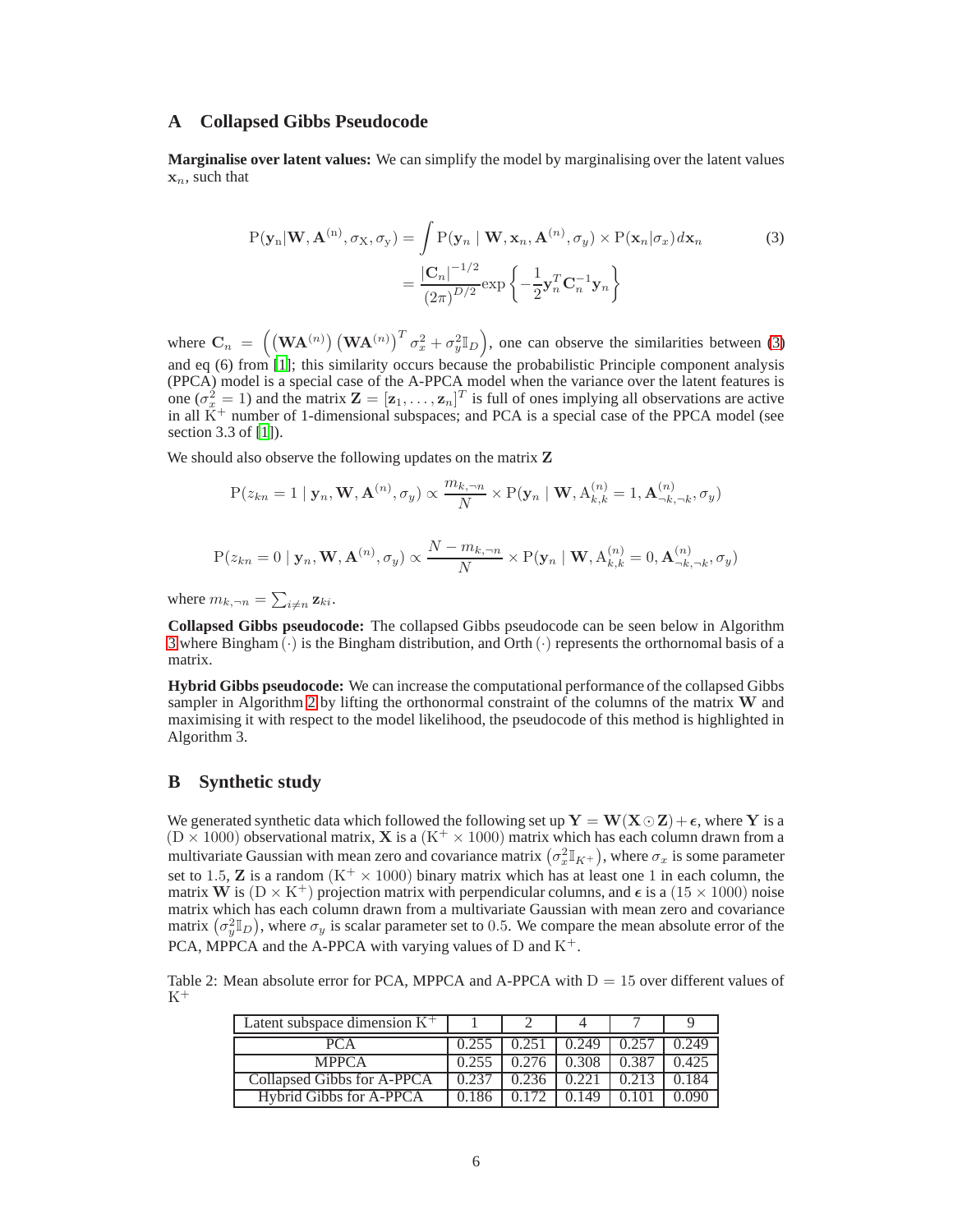<span id="page-6-1"></span>**Algorithm 2** Collapsed Gibbs pseudocode for A-PPCA

**Input:** Y, Θ, MaxIter **Initialise:** Set  $K^+ = 1$ **for** iter  $\leftarrow$  1 to MaxIter **if** iter=1 Sample  $v_1 \sim$  Bingham  $(\sigma_v \mathbf{YY}^T)$ Set  $w_1 = v_1$ **end for**  $n \leftarrow 1$  to N  $\mathbf{for} \; k \leftarrow 1$  to  $K^+$ Sample  $z_{kn} \propto P\left(z_{kn} \mid \mathbf{y}_n, \mathbf{W}, \mathbf{A}^{(n)}, \sigma_y\right)$ **end** Sample  $\kappa$  =Poisson  $\left(\frac{\alpha}{n}\right)$ **if**  $\kappa > 1$ Set  $\mathbf{W}_{\text{prop}} = \mathbf{W}$  $K_{prop}^+$  =  $K^+$ **for**  $i \leftarrow 1$  to  $\kappa$ Set  $K_{\text{prop}}^+ = K_{\text{prop}}^+ + 1$ Set  $\overline{\mathbf{B}} = \text{Orth}\left(\mathbf{W}_{\text{prop}}^{\perp}\right)$ Sample  $\mathbf{v}_{K^+} \sim \text{Bingham}(\sigma_v \mathbf{B}^T \mathbf{Y} \mathbf{Y}^T \mathbf{B})$ Set  $\mathbf{w}_{K^+} = \mathbf{B} \mathbf{v}_{K^+}$ Update  $\mathbf{W}_{\text{prop}} = [\mathbf{W}_{\text{prop}}, \mathbf{w}_{K^+}]$ **end** Accept or reject  $(\mathbf{W}_{\text{prop}}, K_{\text{prop}}^+)$  as  $(\mathbf{W}, K^+)$  using a Metropolis-Hastings step **end end** Sample  $\mathbf{v}_1 \sim \text{Bingham}\left(\sigma_v\left(\sum_{n=1}^N \bm{y}_n \bm{y}_n^T\right) + \frac{\sigma_x^2}{2\sigma_y^2(\sigma_x^2 + \sigma_y^2)}\left(\sum_{n=1}^N z_{n1} \bm{y}_n \bm{y}_n^T\right)\right)$ Set  $w_1 = v_1$ Update  $\mathbf{W} = [\mathbf{w}_1]$ **for**  $j \leftarrow 2$  to  $K^+$ Set  $\mathbf{B} = \text{Orth}\left(\left[\mathbf{w}_1, \ldots, \mathbf{w}_{j-1}\right]^{\perp}\right)$ Sample  $\mathbf{v}_j \sim \text{Bingham}\left(\mathbf{B}^T\left(\sigma_v\left(\sum_{n=1}^N \bm{y}_n \bm{y}_n^T\right) + \frac{\sigma_x^2}{2\sigma_y^2(\sigma_x^2 + \sigma_y^2)}\left(\sum_{n=1}^N z_{nj} \bm{y}_n \bm{y}_n^T\right)\right)\mathbf{B}\right)$ Set  $\mathbf{w}_i = \mathbf{B} \mathbf{v}_j$ Update  $\mathbf{W} = [\mathbf{w}_1, \dots, \mathbf{w}_{j-1}, \mathbf{w}_j]$ **end** Re-sample Θ using Metropolis-Hastings **end Output:** Z, Θ

Table 3: Mean absolute error for PCA, MPPCA and A-PPCA with  $D = 30$  and different values of  $K^+$ 

| Latent subspace dimension $K^+$ |       |       | 16    |       |
|---------------------------------|-------|-------|-------|-------|
|                                 | 0.250 | 0.254 | 0.247 | 0.245 |
| <b>MPPCA</b>                    | 0.303 | 0.331 | 0.429 | 0.441 |
| Hybrid Gibbs for A-PPCA         | በ 134 |       | 0.099 |       |

## <span id="page-6-0"></span>**C Optimal representation loss**

#### **Orthonormality loss**

We assume the latent subspaces are perpendicular by introducing a constraint on the  $(D \times K^+)$ projection matrix  $\mathbf{W} = [\mathbf{w}_1, \mathbf{w}_2, ..., \mathbf{w}_{K^+}]$  where  $\mathbf{w}_i \perp \mathbf{w}_j \forall i \neq j$  (an angle of 90° between all columns of W). However, we may want to partially relax this orthogonality constraint on the matrix W for computational efficiency. For that purpose, we evaluate how well unconstrained posterior sample of W meets the conditions of orthogonality. This is done by finding the two columns of the unconstrained matrix W which have an angle between them furthest from  $90^{\circ}$  (or the two columns which are the least perpendicular); this can be seen in Figure [3.](#page-8-1)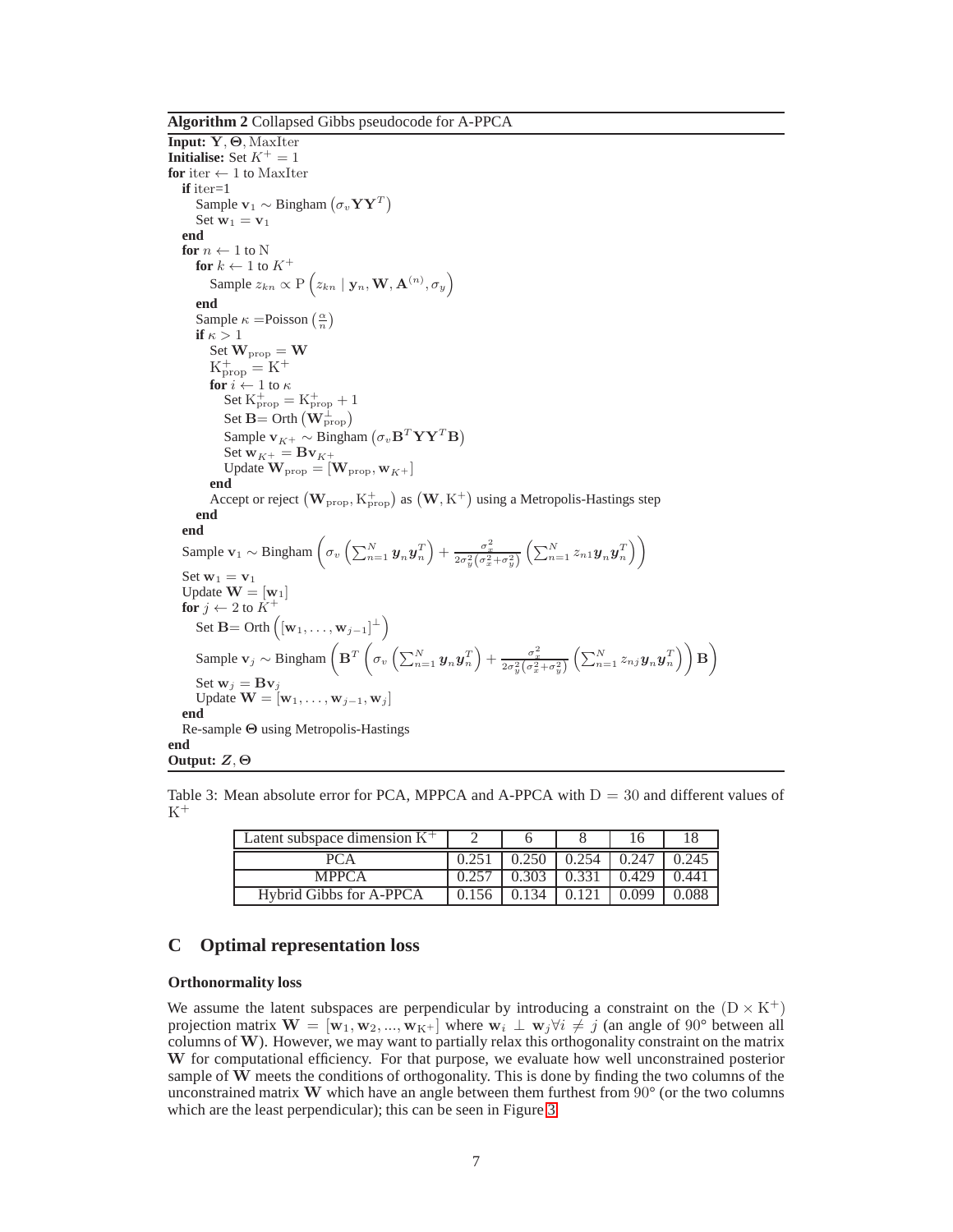<span id="page-7-0"></span>**Algorithm 3** Hybrid Gibbs pseudocode for A-PPCA

```
Input: Y, Θ, MaxIter
Initialise: Set K^+ = 1for iter \leftarrow 1 to MaxIter
    if iter=1
          Sample \mathbf{w}_1 \sim \text{Uniform}(\mathbf{D})end
    for n \leftarrow 1 to N
          \mathbf{for}\;k\leftarrow 1 to K^+Sample z_{kn} \propto P\left(z_{kn} \mid \mathbf{y}_n, \mathbf{W}, \mathbf{A}^{(n)}, \sigma_y\right)end
           Sample \kappa =Poisson \left(\frac{\alpha}{n}\right)if \kappa > 1Set \mathbf{W}_{\text{prop}} = \mathbf{W}K_{prop}^+ = K^+for i \leftarrow 1 to \kappaSet K_{\text{prop}}^+ = K_{\text{prop}}^+ + 1Sample \mathbf{v}_{K^+} \sim \text{Uniform}(\mathbf{D})Set \mathbf{w}_{K^+} = \mathbf{v}_{K^+}Update \mathbf{W}_{\text{prop}} = [\mathbf{W}_{\text{prop}}, \mathbf{w}_{K^+}]end
                Accept or reject (\mathbf{W}_{\text{prop}}, K_{\text{prop}}^+) as (\mathbf{W}, K^+) using a Metropolis-Hastings step
          end
     end
    for n \leftarrow 1 to N
           Set \boldsymbol{x}_n = \left(\sigma_x^{-2} \mathbb{I}_{K^+} + \sigma_y^{-2} \mathbf{A}^{(n)} \mathbf{W}^{\mathrm{T}} \mathbf{W} \mathbf{A}^{(n)}\right)^{-1} \left(\sigma_y^{-2} \mathbf{A}^{(n)} \mathbf{W}^{\mathrm{T}} \mathbf{y}_n\right)\operatorname{Set}\Psi_n=\left(\sigma_x^{-2}\mathbb{I}_{K^+}+\sigma_y^{-2}\mathbf{A}^{(n)}\mathbf{W}^{\mathrm{T}}\mathbf{W}\mathbf{A}^{(n)}\right)^{-1}+x_nx_n^Tend
      Update \mathbf{W} = \left( \sum_{n=1}^N \mathbf{y}_n \left( \mathbf{A}^{(n)} \boldsymbol{x}_n \right)^{\mathrm{T}} \right) \left( \sum_{n=1}^N \mathbf{A}^{(n)} \boldsymbol{x}_n \boldsymbol{x}_n^T \mathbf{A}^{(n)} \right)^{-1}Update \sigma_y^2 = \frac{1}{ND} \sum_{n=1}^{N} \left( \mathbf{y}_n^{\mathrm{T}} \mathbf{y}_n - 2 \boldsymbol{x}_n^{\mathrm{T}} \mathbf{A}^{(n)} \mathbf{W}^{\mathrm{T}} \mathbf{y}_n + \text{trace} \left( \mathbf{A}^{(n)} \mathbf{W}^{\mathrm{T}} \mathbf{W} \mathbf{A}^{(n)} \boldsymbol{\Psi}_n \right) \right)Update \sigma_x^2 = \frac{1}{NK^+} \sum_{n=1}^N (\text{trace}(\Psi_n))end
Output: Z, Θ
```
Table 4: Mean absolute error for PCA, MPPCA and A-PPCA with  $D = 45$  and different values of  $K^+$ 

| Latent subspace dimension $K^+$ |                |       |       |        |
|---------------------------------|----------------|-------|-------|--------|
|                                 |                | 0.245 | 0.253 |        |
| <b>MPPCA</b>                    | 0.269          | 0.363 | 0.394 | ().464 |
| <b>Hybrid Gibbs for A-PPCA</b>  | $0.14^{\circ}$ |       |       |        |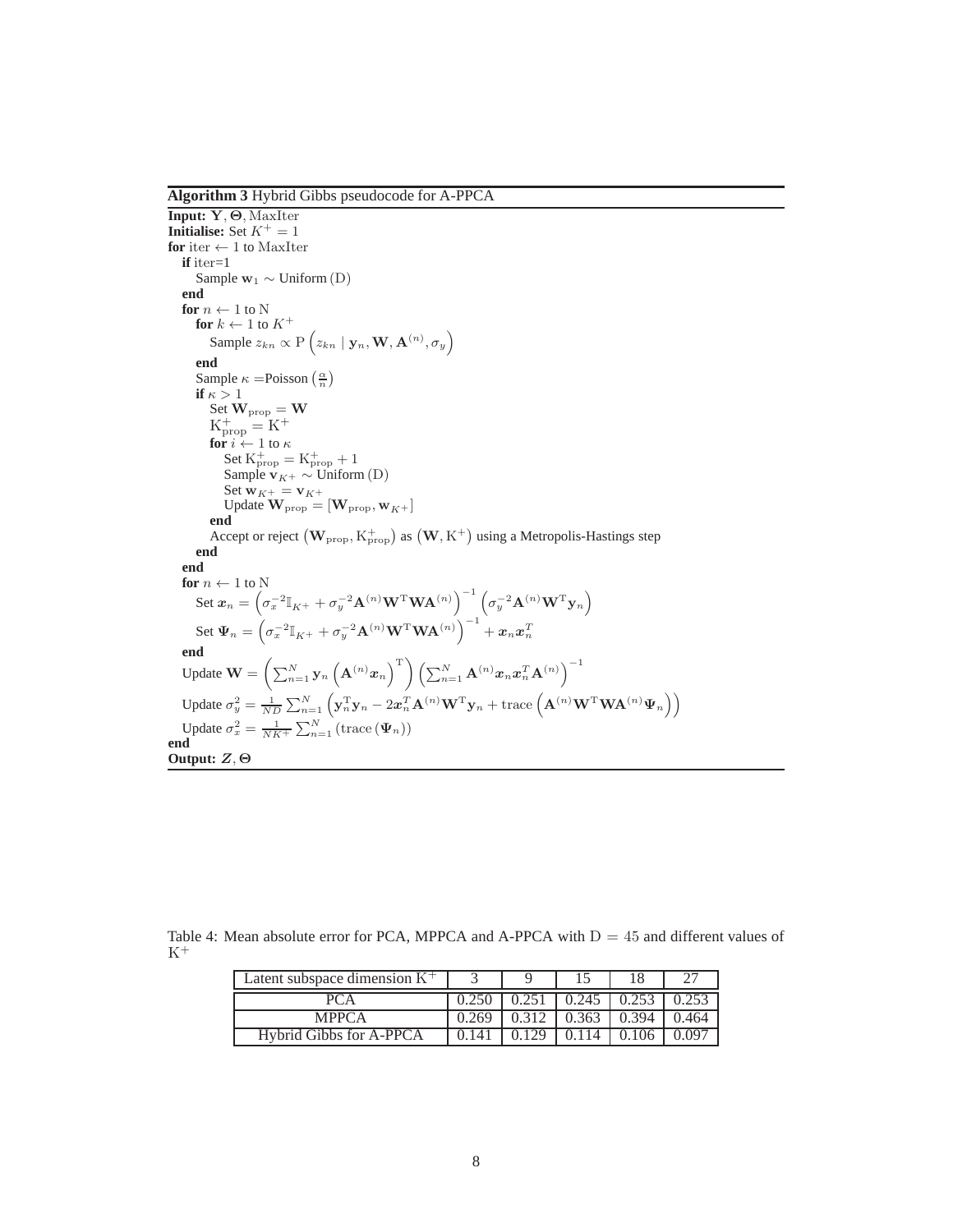

<span id="page-8-0"></span>Figure 2: **Top:** Plot of the actual data the y axis represent the values of the sensor data? and the  $x$ axis represents time. **Middle:** Plot of the reconstructed data from the top figure. **Bottom:** Plot of the absolute error over all observations



<span id="page-8-1"></span>Figure 3: The two columns of the  $\mathbf{W} = [\mathbf{w}_1, \mathbf{w}_2]$  matrix represent two directions in  $\mathbb{R}^2$ , assuming  $w_1$  is fixed and if we impose a perpendicular constraint on the columns of matrix W, then the direction of  $w_2$  would be the dotted blue line, and if we don't impose a perpendicular constraint on the columns of matrix W, then the direction of  $w_2$  would be the solid blue line. To evaluate how well the unconstrained matrix  $W$  meets this perpendicular condition, we find the yellow angle  $x^{\circ}$ .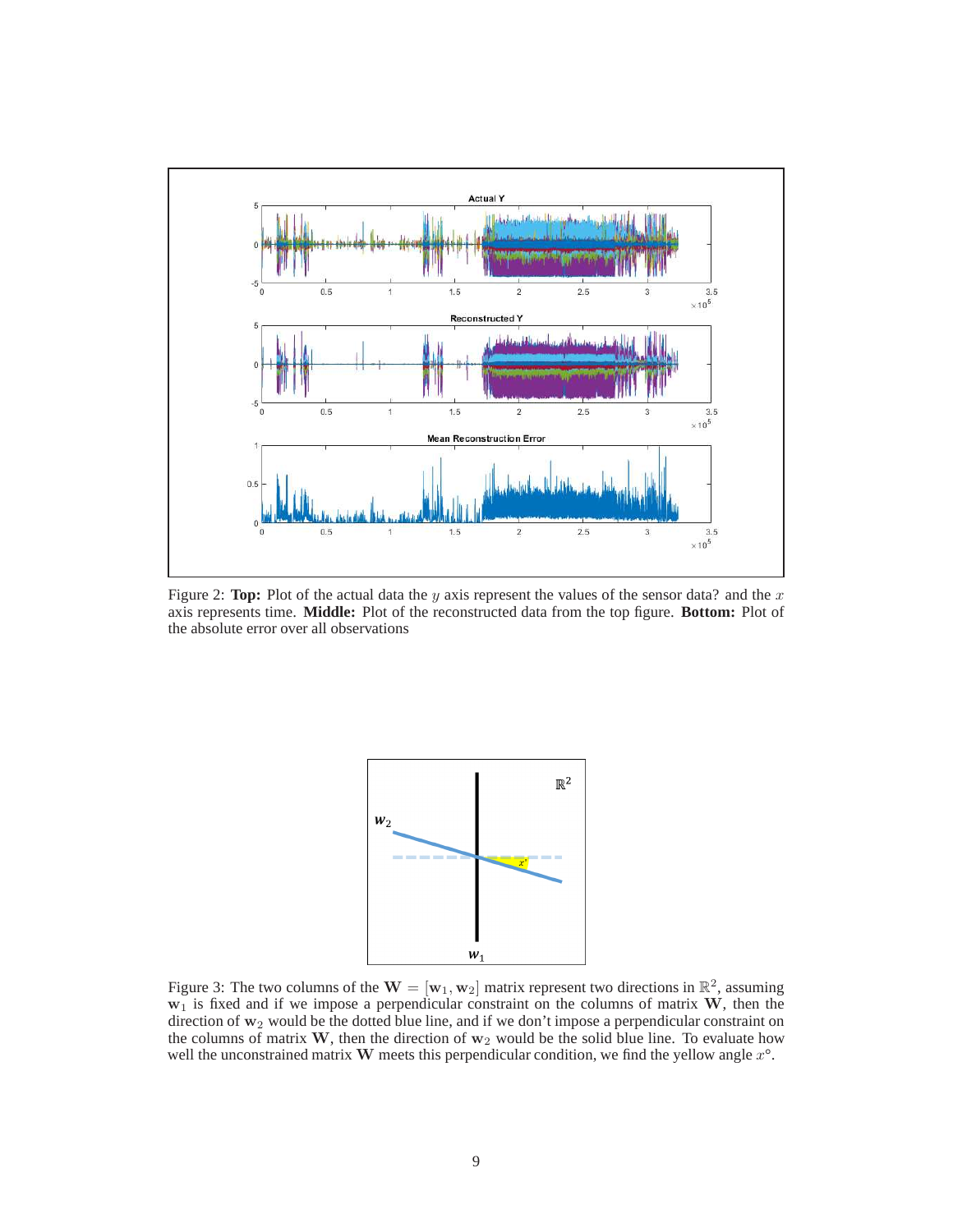This figure "Optimal\_representation\_loss.png" is available in "png" format from:

<http://arxiv.org/ps/1905.11010v1>